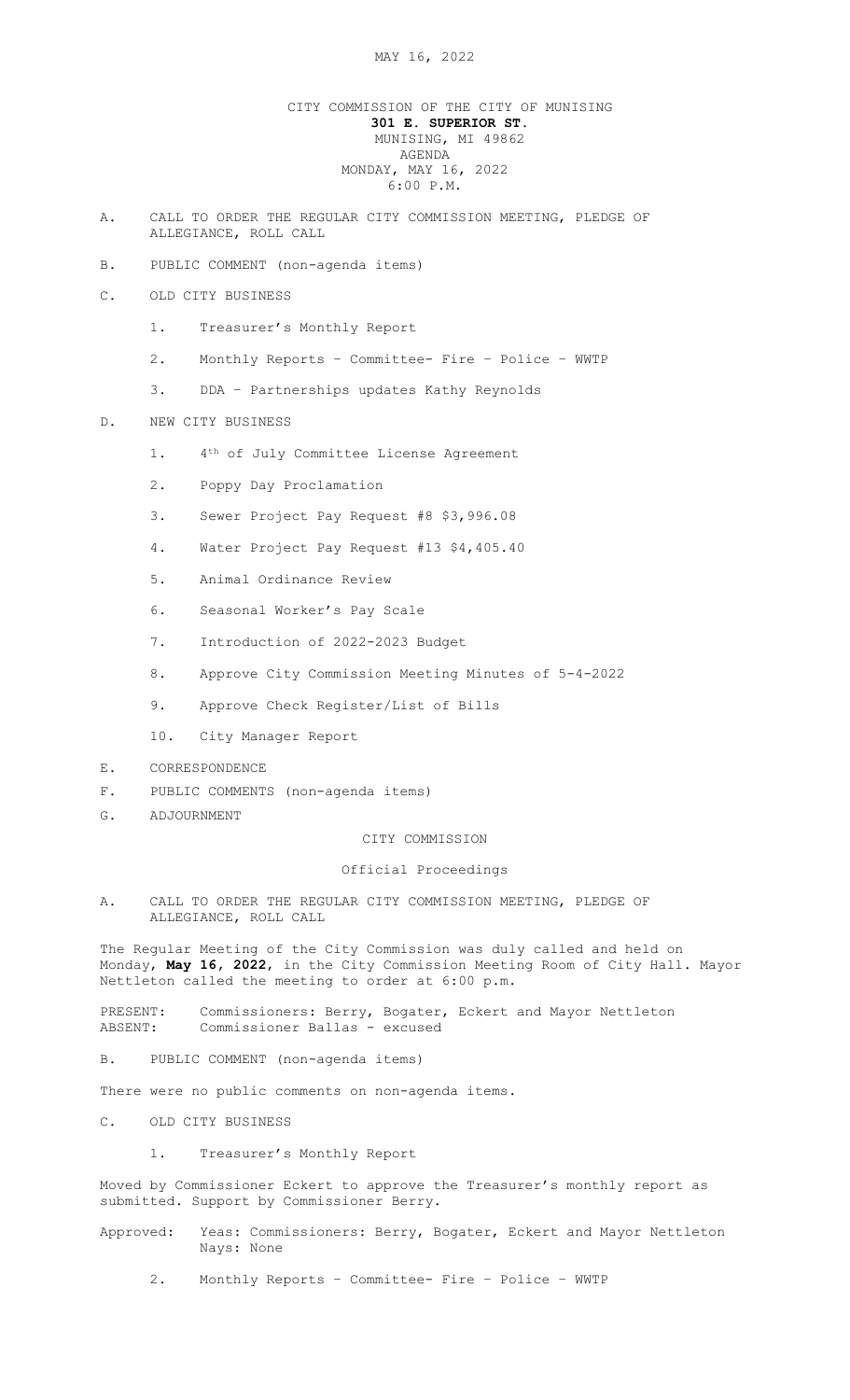There were no comments on the monthly reports.

3. DDA – Partnerships updates Kathy Reynolds

Kathy began by stating that three of the five light poles have been replaced. The remaining two will be done by the end of next week. As for the Banner Contest, judging and awarding and placing the order. New banners will be able to be seen all through town. Art in the Alley is on-going. Vet's Memorial Drive still needs to be set up for the season. The Chamber Dinner went well, Munising Memorial Hospital being Business of the Year. Reynolds mentioned that the DDA does have some façade grant monies available. Next, bids went out for the Superior Street repaving. The bids came in high: BACCO \$922,191.00 and Arrow Construction \$1,040,126.79. The bids are much higher than expected, so they will have to go back to the drawing board to see what can be cut out. Reynolds also mentioned that set-up people are needed for the Pictured Rocks Days.

## D. NEW CITY BUSINESS

1. 4<sup>th</sup> of July Committee License Agreement

Moved by Commissioner Bogater to approve the 4th of July Committee's license agreement, authorizing the City Manager to make the changes discussed and to fill in dates. Support by Commissioner Eckert.

- Approved: Yeas: Commissioners: Berry, Bogater, Eckert and Mayor Nettleton Nays: None
	- 2. Poppy Day Proclamation

Moved by Commissioner Berry to approve the Poppy Day Proclamation for five years. Support by Commissioner Bogater.

Approved: Yeas: Commissioners: Berry, Bogater, Eckert and Mayor Nettleton Nays: None

#### POPPY DAY PROCLAMATION

 WHEREAS, the American Legion Auxiliary adopted the Poppy as its Memorial Flower which pays tribute to the war dead, and aids the living veterans and their families; and

 WHEREAS, the contributions are used for children, youth and rehabilitation in our local community and for Christmas gifts for the veterans at the Veterans Hospital in Marquette;

 NOW, THEREFORE, I, D.M. Nettleton, Mayor of the City of Munising do hereby proclaim the third Thursday of May as Poppy Day in the City of Munising for the next five (5) years.

Date: \_\_\_\_\_\_\_\_\_\_\_\_\_\_\_\_\_\_\_\_\_ \_\_\_\_\_\_\_\_\_\_\_\_\_\_\_\_\_\_\_\_\_\_\_\_\_\_\_\_\_\_

#### D.M. Nettleton, Mayor

3. Sewer Project Pay Request #8 \$3,996.08

Moved by Commissioner Berry to approve the sewer project pay request in the amount of \$3,996.08. Support by Commissioner Eckert.

- Approved: Yeas: Commissioners: Berry, Bogater, Eckert and Mayor Nettleton Nays: None
	- 4. Water Project Pay Request #13 \$4,405.40

Moved by Commissioner Eckert to approve the water project pay request in the amount of \$4,405.40. Support by Commissioner Berry.

Approved: Yeas: Commissioners: Berry, Bogater, Eckert and Mayor Nettleton Nays: None

5. Animal Ordinance Review

The Commission reviewed the Animal Ordinance there were a couple of things to be changed. The next thing needed will be a first reading and then a Public Hearing, then adoption.

6. Seasonal Worker's Pay Scale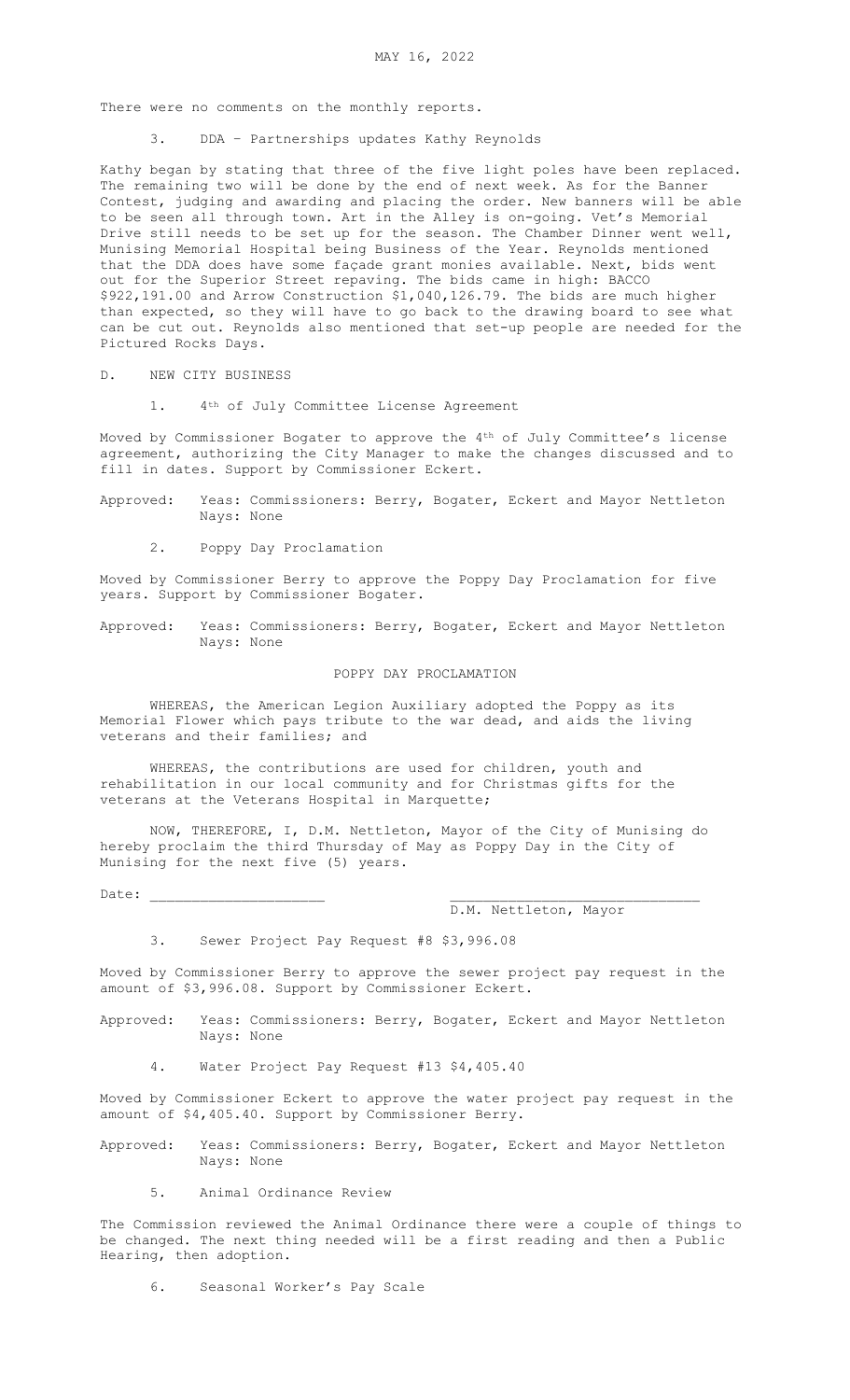Moved by Commissioner Bogater to increase the pay rate of seasonal workers as follows: 1st year \$13.00 per hour, 2nd year \$13.50 per hour and 3rd year or more \$14.00 per hour. Support by Commissioner Berry.

Approved: Yeas: Commissioners: Berry, Bogater, Eckert and Mayor Nettleton Nays: None

7. Introduction of 2022-2023 Budget

City Manager Olson briefly went over the 2022-2023 budget and how it was put together. Commissioner Bogater asked about parking at the Vet's Memorial. She has received some questions about residents not being able to park there. We are anticipating a Public Hearing on the proposed budget June 1st with adoption after the Public Hearing.

8. Approve City Commission Meeting Minutes of 5-4-2022

Moved by Commissioner Berry to approve the City Commission Meeting Minutes of 5-4-2022 as presented. Support by Commissioner Eckert.

Approved: Yeas: Commissioners: Berry, Bogater, Eckert and Mayor Nettleton Nays: None

9. Approve Check Register/List of Bills

Moved by Commissioner Berry to approve and pay the check register/list of bills as submitted. Support by Commissioner Bogater.

Approved: Yeas: Commissioners: Berry, Bogater, Eckert and Mayor Nettleton Nays: None

10. City Manager Report

City Manager Olson stated that the City received their first delivery of signs, street signs, stop signs etc.

The projects for the upcoming construction season are starting to build steam. BACCO has opened up the Browns Addition of M-28 and they are currently working on underground infrastructure. Watermain crossings at Bayview/Division Street have been completed and MDOT storm sewer has been installed along the east side of the project. BACCO will be installing water service lines and sewer laterals for that side of the street however they will not be brought into service until they the main installations are completed on west side of the road.

The City and our engineers had our formal pre-construction meeting for the Grand Island Township sewer extension project. The USDA-RD required preconstruction meeting is required and topics such as change orders, pay request, and the American Iron and Steel requirements are reviewed. All legal documents and the contracts associated with the project have been signed and completed and we are onto the construction phase. Smith Construction plans on beginning the project immediately after Memorial Day and expects the project to be completed in roughly 90 days.

The representative from Michigan Rural Water Association was on site in our facilities last week and performed a walk-through of all our locations for our energy audit. The representative will be returning this week to complete the onsite work that is required in order to begin preparing the audit. The items that were reviewed are items such as HVAC systems, lighting, pumps and controls, and building envelopes.

CUPPAD has finished the final draft of the City of Munising 5-year Parks and Recreation plan. The 30 day public comment notice was published today in the Mining Journal and the plan will be distributed to residents via online postings and hard copy here at City Hall. CUPPAD will also be sending the draft directly to a number of community partners and recreational nonprofits in hopes of receiving direct input from these agencies. The Parks and Recreation Committee has a tentative public hearing date set for June 16th at City Hall at 5 PM.

The draft Zoning Ordinance update has also been placed on file for public input and review on the homepage of our website. The Planning Commission will be hosting a public hearing and input session at their upcoming Planning Commission Meeting on May 25<sup>th</sup> at 4 PM. After any corrections or modifications are made, the Zoning Ordinance will be sent up to the City Commission for review, input, and eventually adoption through our charter specified ordinance adoption process.

The DDA received two bids on the Downtown Street Project that is funded in part by an MDOT Category-B grant. Both bids were sustainably higher than